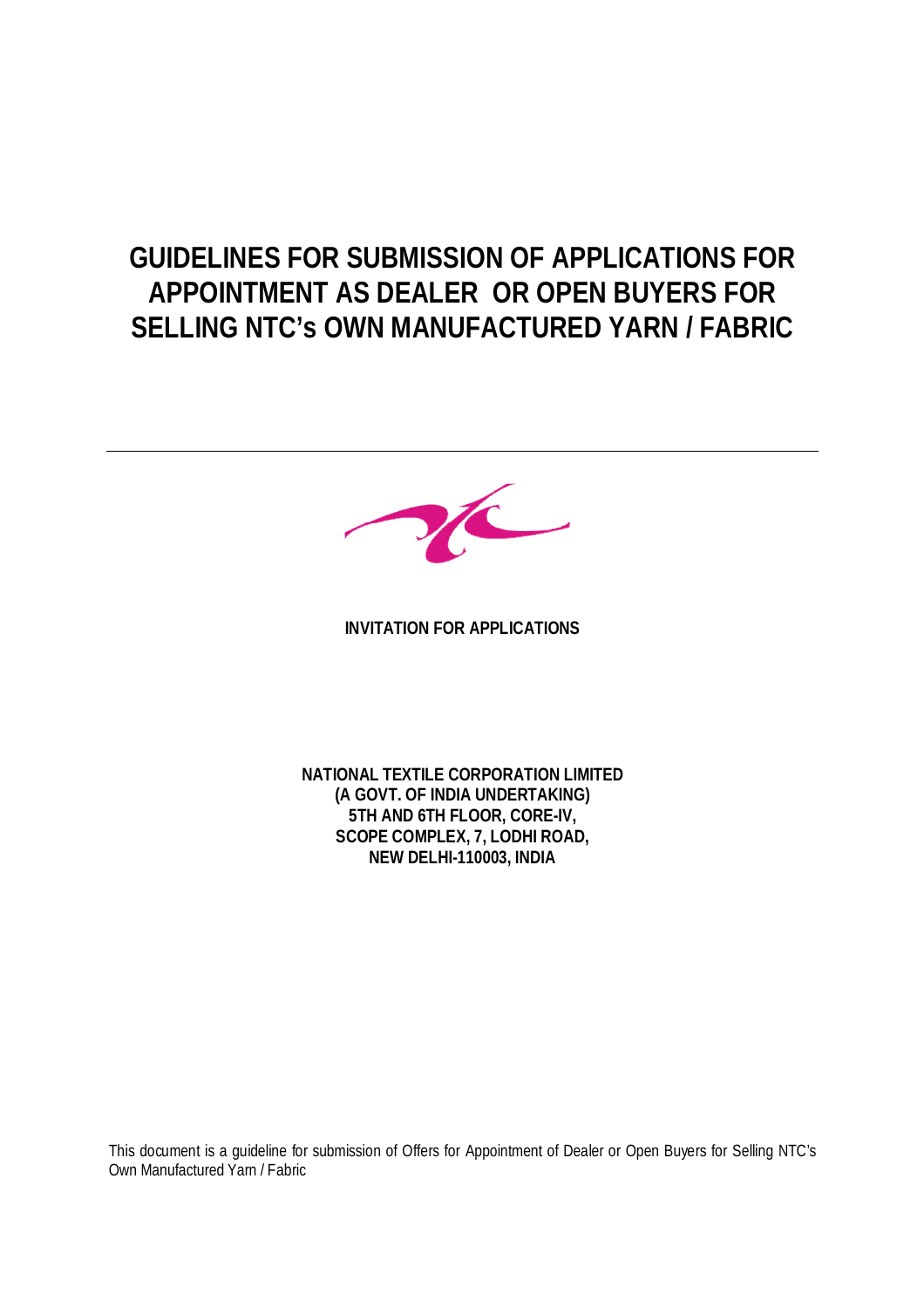

# **TABLE OF CONTENTS**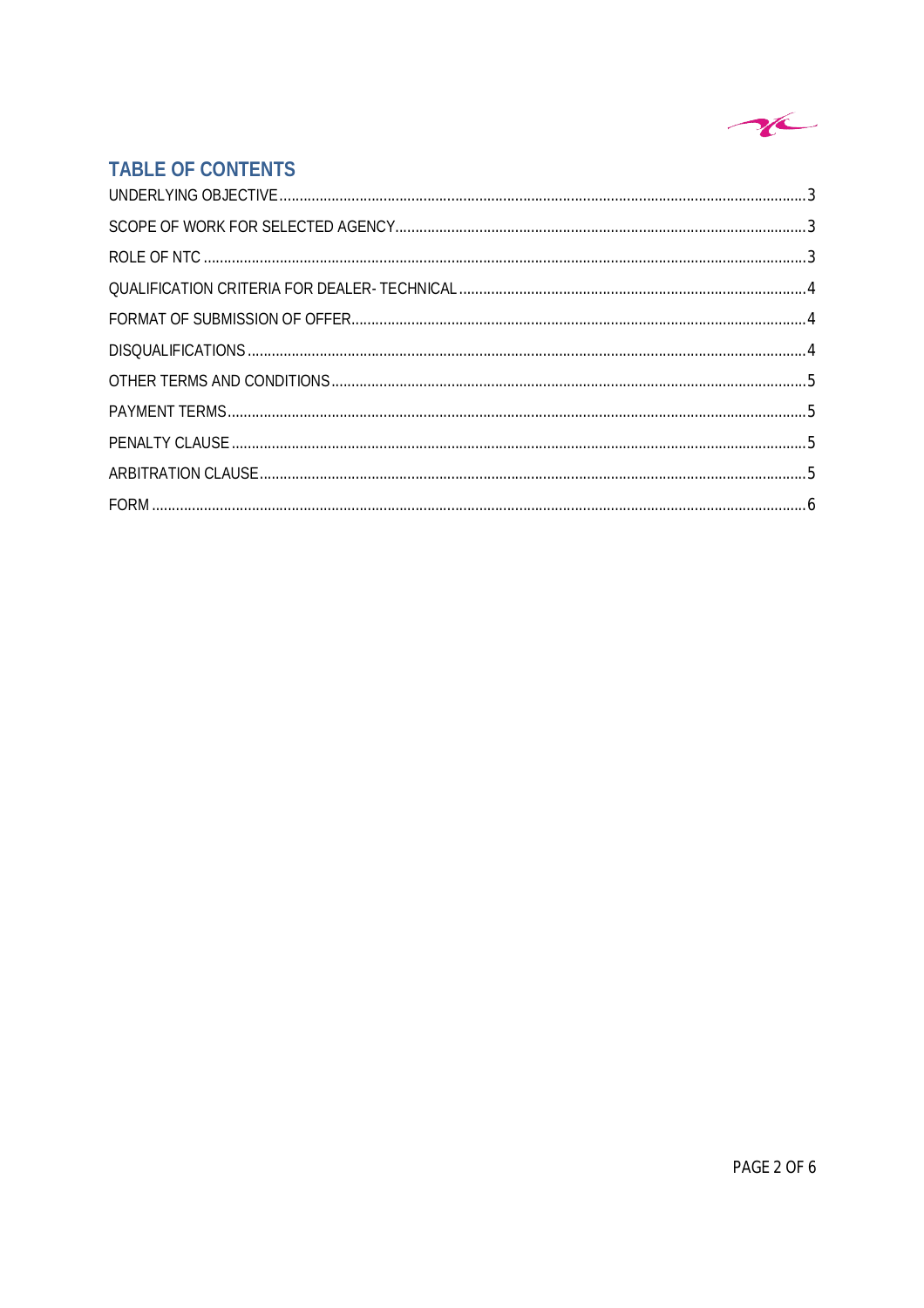

## **UNDERLYING OBJECTIVE**

The objective of NTC is to appoint Dealers / Open Buyers from across India for selling Yarn / fabric produced in NTC Mills across India.

The Appointed Dealer / Open Buyer would have following key objective –

- 1. Purchase Yarn / Fabric from NTC's Mills.
- 2. Maximize the sales of NTC's Yarn / Fabric and promote the same among end consumers.
- 3. Lift the material in time as per NTC policy and facilitate in regular movement of yarn / Fabric and try and avoid stock piling at NTC Ltd.
- 4. To be governed by NTC's Sales Policy and as modified from time to time.

# **SCOPE OF WORK FOR SELECTED AGENCY**

The scope of work for appointed Agency/Dealer is mentioned below but not limited to the following:

- 1. The Dealer shall regularly lift NTC's material (Yarn / Fabric) and ensure that stocks do not pile up in NTC.
- 2. The Dealer shall make payment as per the existing terms of payment for sale of yarn / fabric governed by NTC Sales Policy and as and when it is modified.
- 3. The Dealer shall make sure that NTC's Yarn / fabric is sold in the market. The dealer shall strive hard to retain NTC's end users as well as make new users for NTC's Yarn and Fabric
- 4. The Dealer shall co-ordinate with the officials in the respective mills, Regional Offices or Head Office for all the required information to facilitate in the sale of yarn / fabric.
- 5. The Dealer shall ensure that all the statutory compliance are adhered to and complied with and no liability shall accrue to NTC on account of any delay because of the dealer.
- 6. The Dealer should have the GST and other desired registration with the respective tax authorities to makes sure that there is no impediment to do the business.

# **ROLE OF NTC**

- 1. Provide the details of the count of yarn / fabric with specifications and quantity of each of the mills along with the floor prices of each count fixed by NTC from time to time.
- 2. NTC shall confirm the booking requirements of each of the dealer based on the availability, booking received and production capacity.
- 3. NTC shall provide the details of its Sales Policy to the dealers which will have to be followed in totality by the dealer. All the policies framed pertaining to lifting of yarn, penal interest, booking of yarn / fabric, Invoicing, committee etc. shall be applicable as per the policy.
- 4. NTC reserves the right to sell.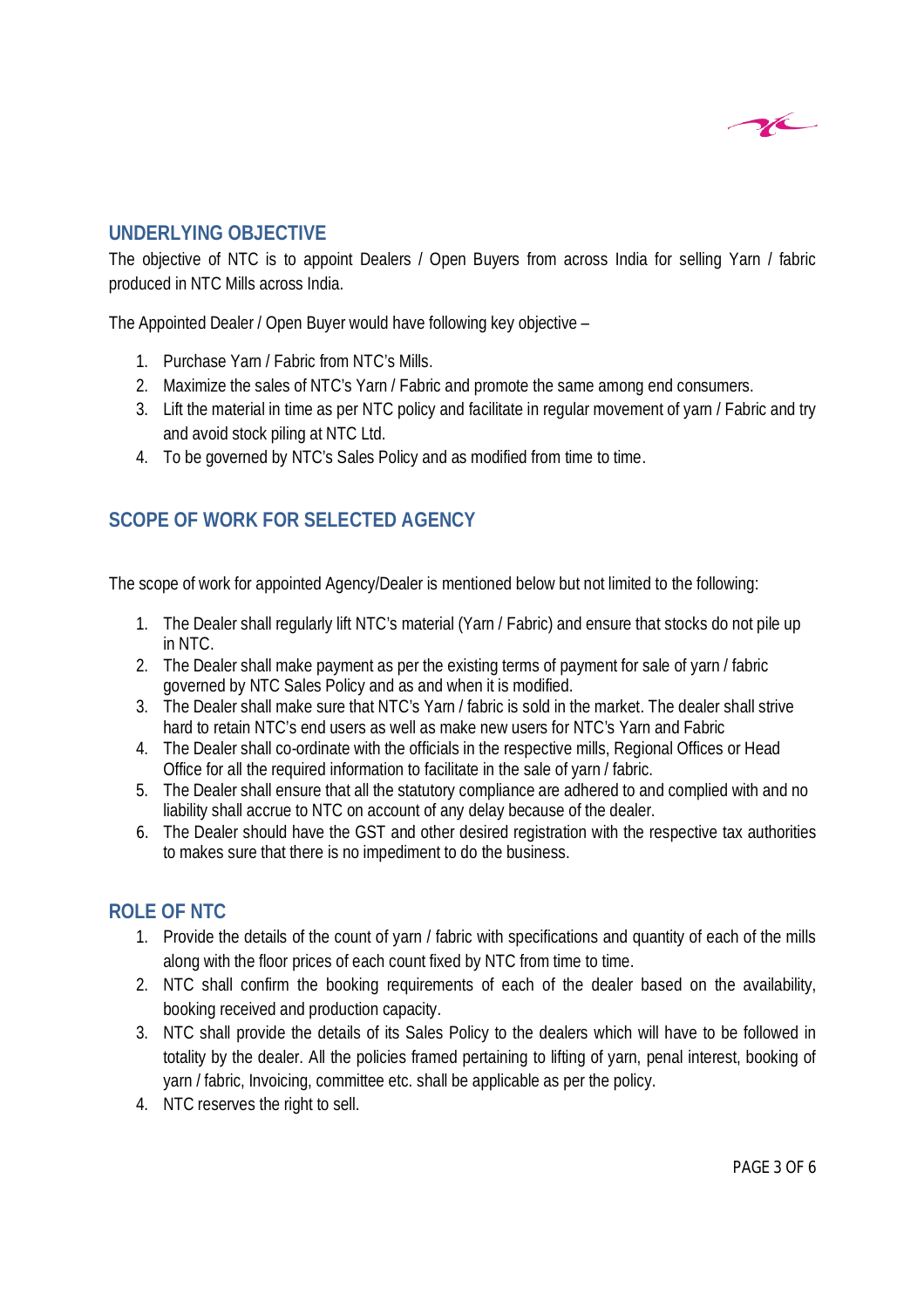

# **QUALIFICATION CRITERIA FOR DEALER- TECHNICAL**

Eligible applicants must seek to meet the following criteria (based on audited results and documentary proofs and declarations to be attached):

- 1. Experience in dealing with Sales and purchase of Yarn / fabric for atleast one (1) year.
- 2. Should have a turnover of atleast Rs. 3 Crores in the past financial year.

THE PARTY QUALIFYING THE ABOVE TWO CRITERAS SHALL BE CONSIDERED FOR SELECTION.

#### **FORMAT OF SUBMISSION OF OFFER**

The interest parties should submit the offer which shall comprise two envelopes system as the following:

#### **I. Technical Bid**

- a. Security Deposit in form of Demand Draft to be drawn in favour of "National Textile Corporation Ltd." payable at New Delhi for Rs. 5,00,000/- (Rupees Five Lacs only) for yarn or Rs. 5,00,000/- (Rupees Five Lakhs) for fabric or Rs. 10,00,000 (Rupees Ten Lakhs) in case the party wants to be registered for both Yarn and fabric. This shall be refundable. The Deposit of the selected agency/firm shall be retained with NTC and shall carry interest (if any) as per the Sales Policy of NTC.
- b. All documents pertaining to the turnover and experience and other details as per the form enclosed in this document.
- c. If the party wishes to be registered as Open Buyer, no deposit is required, however, documents as above should be submitted.

The offer duly completed along with the details can be submitted anytime in a sealed envelope super scribed "Private and Confidential – "**Offers for Appointment as Dealers or Open Buyers for Selling NTC's Own Manufactured Yarn / Fabric.**" at the following address and marked to the attention of the under mentioned officer:

**Deputy General Manager (Marketing) National Textile Corporation Limited Marketing Department, Core-IV, SCOPE Complex 7 Lodhi Road New Delhi – 110003, Ph: 011-24361049**

#### **DISQUALIFICATIONS**

a) NTC shall not entertain for the purpose of qualification, an offer that in its considered opinion, does not seek to achieve the NTCs underlying objective.

b) An offer that is found to be incomplete in content or attachments or authenticity shall not be considered for the purpose of qualification.

c) Without prejudice, an interested party may be disqualified and its offer dropped from further consideration for any of the reasons listed below –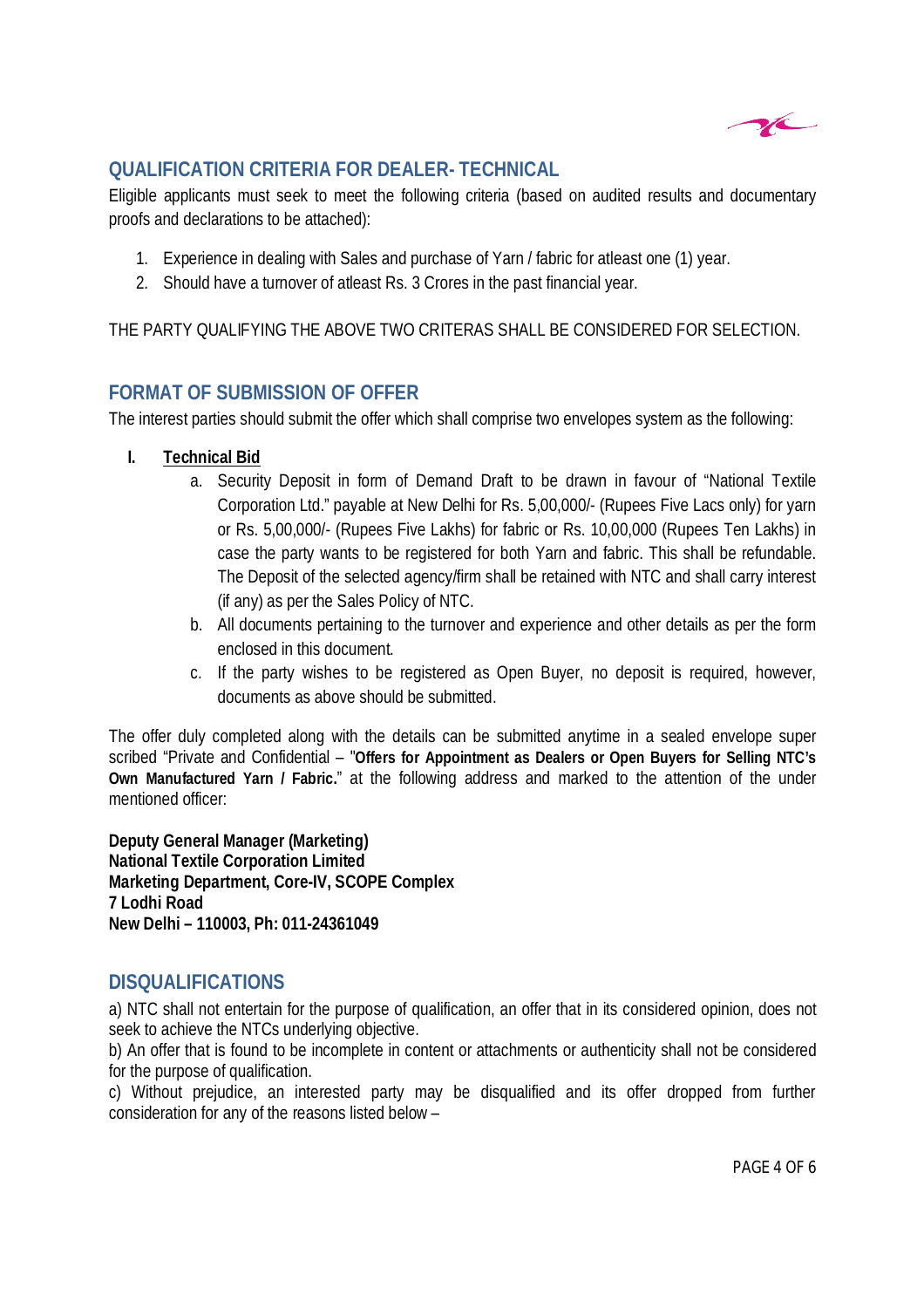

- Misrepresentation by such party in the details provided.
- Failure by such party to provide the information required to be furnished in the Bid.
- Submission of application of a party in two or more different names / firms
- If any information becomes known after the interested party has been qualified which would have entitled NTC to reject or disqualify the relevant party NTC reserves the right to reject the interested party at any time after such information becomes known to NTC.

### **OTHER TERMS AND CONDITIONS**

- a. This document constitutes no form of commitment on the part of the NTC other than to provide further information on the tender. Furthermore, this document confers neither the right nor an expectation on any party to participate in the proposed process of inviting external investment.
- b. NTC reserves the right to withdraw from the process or any part thereof, to accept or reject any /all offer(s) at any stage of the process and/or modify the process or any part thereof or to vary any terms without assigning any reasons. No financial obligations will accrue to NTC in such an event. NTC shall not be responsible for non-receipt of correspondence sent by post / e-mail / courier /fax.
- c. The interested party shall bear all costs associated with the preparation and submission of the offer. NTC shall not, under any circumstances, be responsible or liable for any such costs, whether direct, incidental or consequential.
- d. Conditional tenders will be summarily rejected.

#### **PAYMENT TERMS**

- a) A commission as per NTC's Sales Policy would be applicable.
- b) In order to ensure that there is no pendency in case of GST, commission (as per Sales Policy) will be paid to the party after complete payment is received by NTC, the goods are lifted and all tax formalities completed.

#### **PENALTY CLAUSE**

- 1. In case the selected dealer fails to lift the material within the stipulated time of as per the NTC Sales Policy, penal interest shall be charged.
- 2. In case a dealer defaults repeatedly, the Security Deposit shall be forfeited and the dealer shall be blacklisted as detailed in NTC Sales Policy.

#### **ARBITRATION CLAUSE**

Any dispute or difference whatsoever arising between the parties out of or relating to the conclusion, meaning scope, operation, or effect of the contract or break thereof shall be settled by arbitration in accordance with the rules of Arbitration of the Indian council of arbitration and the award made in pursuance, thereof shall be binding on the parties. The place of arbitration shall be New Delhi and the language shall be English.